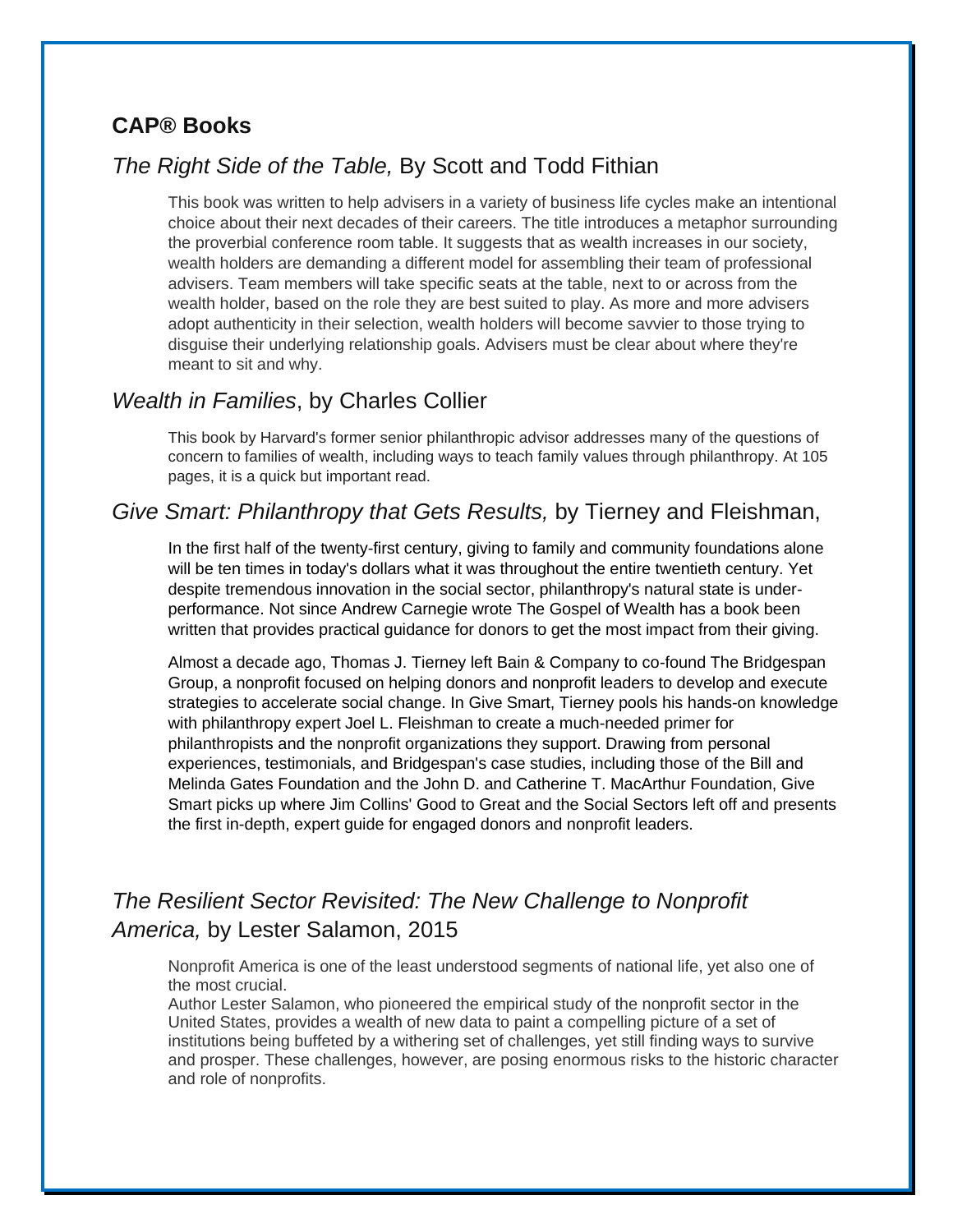Operating in an increasingly competitive environment in which traditional sources of government and philanthropic support are difficult to maintain, nonprofits have turned decisively to the market. In the process, however, they may be losing their raison d'être, sacrificing their most crucial missions, and risking loss of public understanding and support. To remedy this situation, Salamon recommends a "renewal strategy" for the nation's nonprofit sector that begins with a wider articulation and application of the sector's "value proposition"—the attributes that continue to make it deserving of the special privileges and benefits it enjoys. Salamon's pithy and accessible book is perfect for nonprofit boards, leaders of charitable foundations, government officials, and students of the nonprofit sector and of public policy, as well as anyone looking for guidance on how we go about dealing with public problems in America's increasingly collaborative system of governance.

# *Ten Basic Responsibilities of Nonprofit Boards, 3rd edition*, by Richard T. Ingram

This publication is part of [The Governance Series,](https://boardsource.org/product/governance-responsibilities/) a six-book collection addressing all of the fundamental elements of service common to most boards.

Our all-time bestseller, Ten Basics, not only explores the board's 10 core responsibilities, it also puts them into the context of the governance challenges facing nonprofits today.

We clarify and distinguish the board's responsibilities from those of the chief executive and senior staff. In addition, it includes two appendixes, one covering the individual responsibilities of board members and the other providing a sample self-assessment for individual board members.

Recently updated to include a deeper discussion of the role that [advocacy](https://boardsource.org/research-critical-issues/stand-mission-advocacy/) plays in the responsibilities of nonprofit boards.

### *Fundraising Responsibilities of Nonprofit Boards*, by James M. **Greenfield**

This publication is book four of [The Governance Series,](https://boardsource.org/product/governance-responsibilites) a six-book collection addressing all of the fundamental elements of service common to most boards.

Board members must ensure that their organization has adequate resources. One way they can do that is by being active in fundraising activities. Fundraising Responsibilities of Nonprofit Boards shows board members how to support fundraising efforts, no matter the size of the organization. It explains strategies, offers guidelines for evaluating the results of efforts, and recommends helpful ways that board members can be involved every step of the way.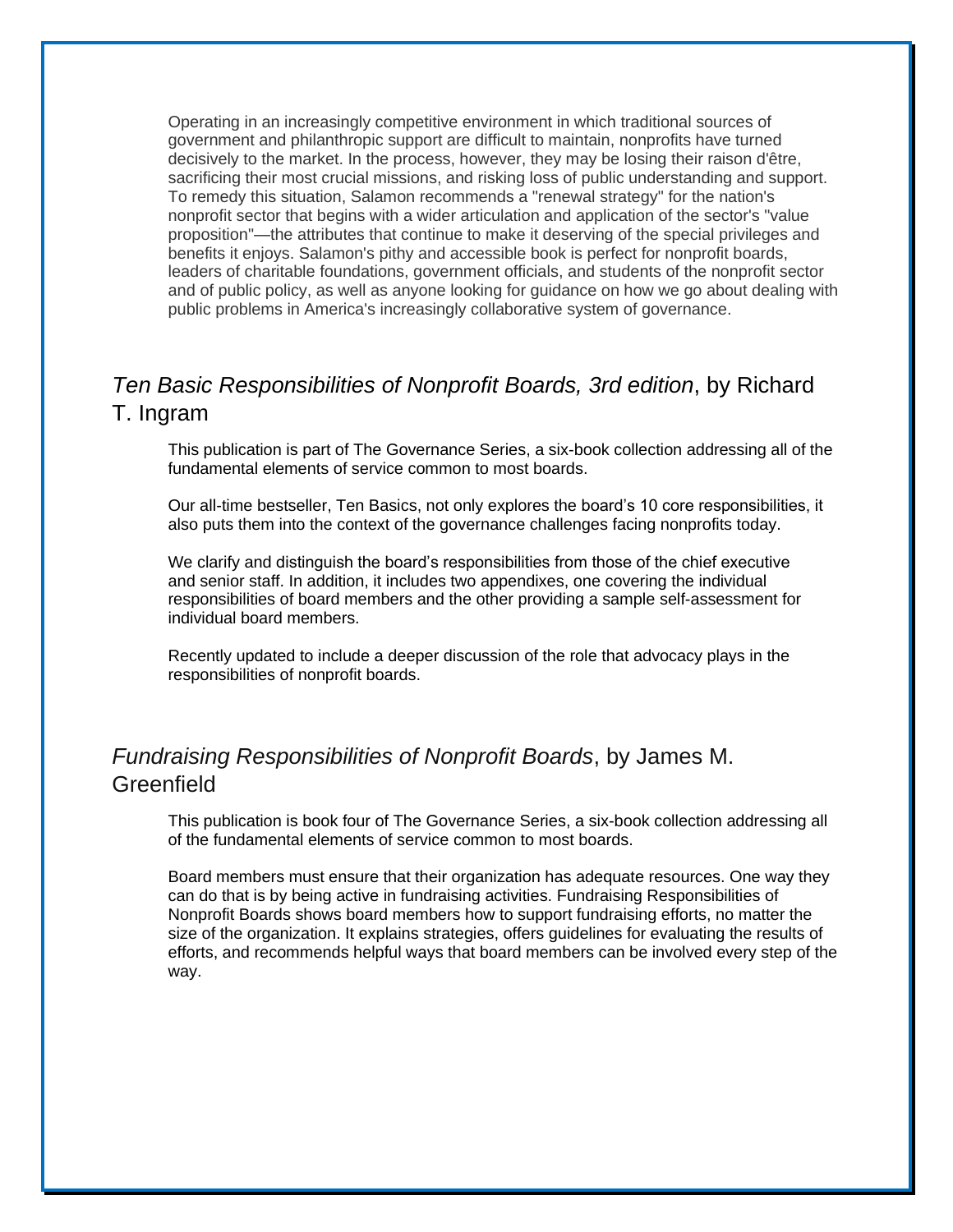# *The Power of Impact Investing: Putting Markets to Work for Profit and Global Good,* by Judith Rodin

A new wave of investors is using impact investing to address some of the greatest challenges of our time—from climate change and water scarcity to lack of access to health care, education, and affordable housing—with the intention of also generating a financial return.

This couldn't happen at a more critical time. While philanthropy continues to be a transformative force for good, global philanthropic funds, even when combined with the development or aid budgets of many national governments, add up to mere billions of dollars. Meanwhile, the cost of solving the world's problems runs into the trillions.

In The Power of Impact Investing, Rockefeller Foundation president Judith Rodin and Margot Brandenburg, two of the foremost experts in the field, explain what impact investing is, how it compares to philanthropy and traditional investments, where opportunities are evolving around the world, and how to get started.

By sharing moving stories of impact investors and the exciting social enterprises benefiting from these investments, Rodin and Brandenburg offer a compelling resource for anyone interested in better understanding the power of impact investing—including retail investors, high-net-worth individuals, and heads of family offices, foundations, banks, and pension funds—while also offering experienced impact investors an opportunity to deepen their knowledge and benefit from the perspectives of other investors.

# *Personalized Philanthropy: Crash the Fundraising Matrix*, by Steven Meyers, PhD

Personalized philanthropy is a radical new approach to what we traditionally called planned giving. After decades of "it's all-about-our-organization fundraising," charities thought it wise to take into account what donors might need from the gift transaction. For a long time, this meant little more than applying planned giving techniques, many of which provide payments or an income to the donor in exchange for giving up an asset. More recently, and a bit more expansively, the question has grown to include what donors need, not only from a financial perspective, but from a mission perspective-the donor's mission, not just the charity's.

But while that's the better idea, until now it's been pretty much only an idea. The words donor-focused philanthropy sound nice, but there hasn't been much to concretely define them or put them to some strategic use.

Steven Meyers has finally broken through the linguistic and strategic logjam to make sense of connecting donor and charities in a way that will, and already does at some organizations, change the way money is raised. It's not just a new twist to take into account a roller-coaster economy and it's not just a new gimmick to address what has come to be known as the great generational wealth transfer. Using a metaphor of an imprisoning Matrix-the typical development office with its goals and deadlines-Steve artfully and persuasively works through and explains three concepts: virtual endowments, philanthropic equity gifts, and step-up gifts. Each captures what's wrong with the current fundraising model and provides a basis for improving it.